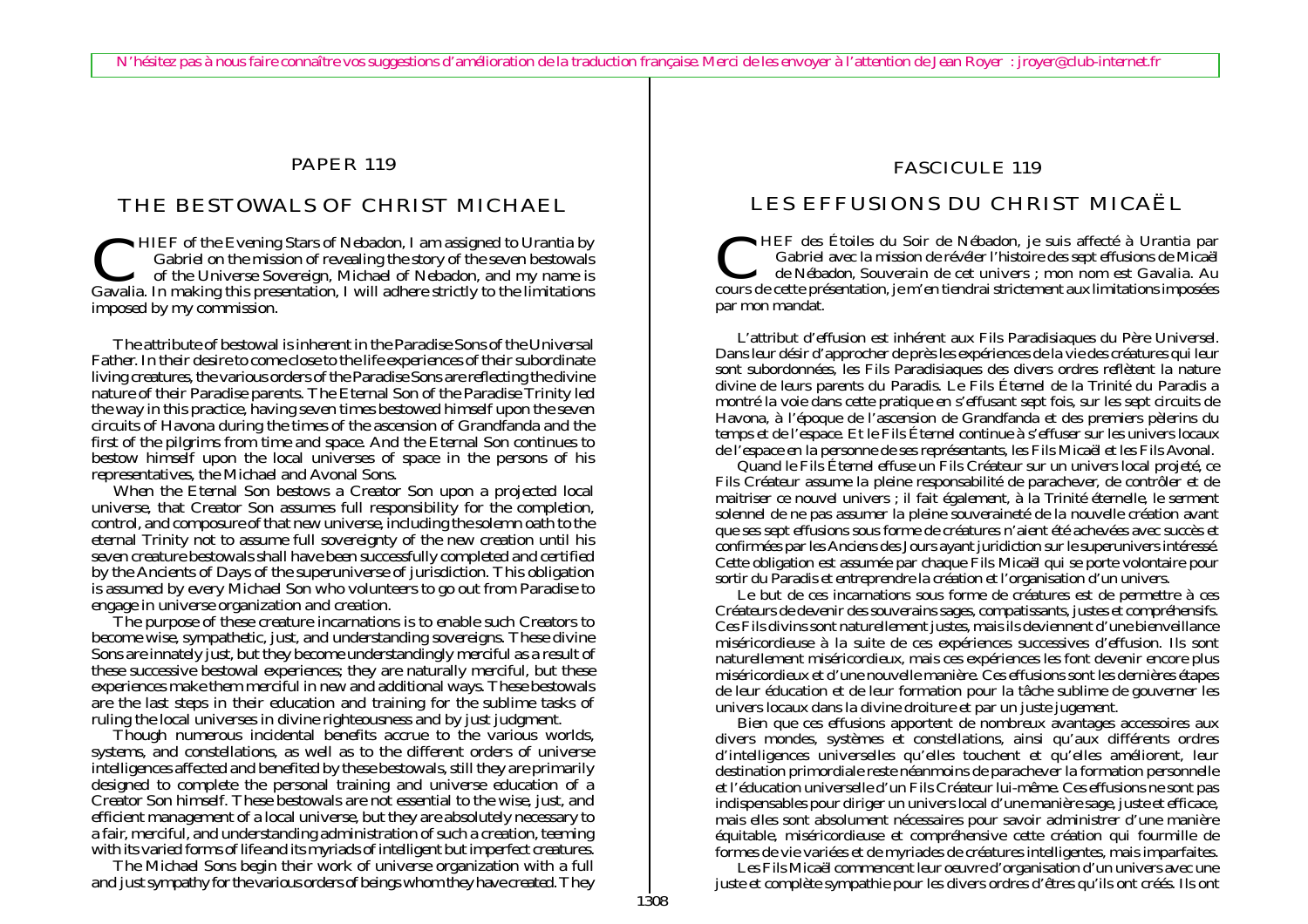have vast stores of mercy for all these differing creatures, even pity for those who err and flounder in the selfish mire of their own production. But such endowments of justice and righteousness will not suffice in the estimate of the Ancients of Days. These triune rulers of the superuniverses will never certify a Creator Son as Universe Sovereign until he has really acquired the viewpoint of his own creatures by actual experience in the environment of their existence and as these very creatures themselves. In this way such Sons become intelligent and understanding rulers; they come to *know* the various groups over which they rule and exercise universe authority. By living experience they possess themselves of practical mercy, fair judgment, and the patience born of experiential creature existence.

The local universe of Nebadon is now ruled by a Creator Son who has completed his service of bestowal; he reigns in just and merciful supremacy over all the vast realms of his evolving and perfecting universe. Michael of Nebadon is the 611,121st bestowal of the Eternal Son upon the universes of time and space, and he began the organization of your local universe about four hundred billion years ago. Michael made ready for his first bestowal adventure about the time Urantia was taking on its present form, one billion years ago. His bestowals have occurred about one hundred and fifty million years apart, the last taking place on Urantia nineteen hundred years ago. I will now proceed to unfold the nature and character of these bestowals as fully as my commission permits.

#### 1. THE FIRST BESTOWAL

It was a solemn occasion on Salvington almost one billion years ago when the assembled directors and chiefs of the universe of Nebadon heard Michael announce that his elder brother, Immanuel, would presently assume authority in Nebadon while he (Michael) would be absent on an unexplained mission. No other announcement was made about this transaction except that the farewell broadcast to the Constellation Fathers, among other instructions, said: "And for this period I place you under the care and keeping of Immanuel while I go to do the bidding of my Paradise Father."

After sending this farewell broadcast, Michael appeared on the dispatching field of Salvington, just as on many previous occasions when preparing for departure to Uversa or Paradise except that he came alone. He concluded his statement of departure with these words: "I leave you but for a short season. Many of you, I know, would go with me, but whither I go you cannot come. That which I am about to do, you cannot do. I go to do the will of the Paradise Deities, and when I have finished my mission and have acquired this experience, I will return to my place among you." And having thus spoken, Michael of Nebadon vanished from the sight of all those assembled and did not reappear for twenty years of standard time. In all Salvington, only the Divine Minister and Immanuel knew what was taking place, and the Union of Days shared his secret only with the chief executive of the universe, Gabriel, the Bright and Morning Star.

All the inhabitants of Salvington and those dwelling on the constellation and system headquarters worlds assembled about their respective receiving stations for universe intelligence, hoping to get some word of the mission and whereabouts of the Creator Son. Not until the third day after Michael's departure was any message of possible significance received. On this day a communication was de vastes réserves de miséricorde pour toutes ces créatures différentes, et même de la pitié pour celles qui s'égarent et s'enlisent dans le bourbier d'égoïsme qu'elles ont elles-mêmes produit. Mais les Anciens des Jours estiment que ces dons de justice et de droiture ne suffisent pas. Ces dirigeants trins des superunivers ne confirmeront jamais un Fils Créateur comme Souverain d'un univers avant qu'il n'ait réellement acquis le point de vue de ses propres créatures par une expérience effective dans l'environnement où elles ont leur existence et de la même façon que ces créatures elles-mêmes. De cette manière, ces Fils deviennent des chefs avisés et compréhensifs ; ils parviennent à *connaître* les divers groupes sur lesquels ils règnent et exercent une autorité universelle. Par une expérience vivante, ils acquièrent une miséricorde pratique, un jugement équitable et la patience née de l'existence d'une créature expérientielle.

L'univers local de Nébadon est maintenant gouverné par un Fils Créateur qui a parachevé son service d'effusions. Il règne avec une juste et miséricordieuse suprématie sur tous les vastes royaumes de son univers en voie d'évolution et de perfectionnement. Micaël de Nébadon est la 611.121e effusion du Fils Éternel sur les univers du temps et de l'espace, et il a commencé l'organisation de votre univers local il y a environ quatre-cent-milliards d'années. Micaël s'est préparé à sa première aventure d'effusion à peu près à l'époque où Urantia prenait sa forme actuelle, il y a un milliard d'années. Ses effusions ont eu lieu à des intervalles d'environ cent-cinquante-millions d'années, la dernière prenant place sur Urantia il y a dix-neuf-cents ans. Je vais maintenant décrire la nature et le caractère de ces effusions aussi complètement que mon mandat me le permet.

#### 1. LA PREMIÈRE EFFUSION

Ce fut un évènement solennel sur Salvington, il y a presque un milliard d'années, quand l'assemblée des directeurs et des chefs de l'univers de Nébadon entendit Micaël annoncer que son frère ainé Emmanuel assumerait bientôt l'autorité dans Nébadon, tandis que lui (Micaël) s'absenterait pour une mission inexpliquée. Nulle autre proclamation ne fut faite au sujet de cette opération, sauf dans le message d'adieu télédiffusé aux Pères des Constellations, qui disait entre autres instructions : " Pendant cette période, je vous place sous la garde et les soins d'Emmanuel, tandis que je vais exécuter le commandement de mon Père du Paradis. "

Après avoir ainsi transmis ses adieux, Micaël apparut sur l'aire de départ de Salvington, exactement comme en bien des occasions antérieures où il s'était préparé à partir pour Uversa ou pour le Paradis, mais cette fois il y vint seul. Il termina son allocution de départ par les paroles suivantes : " Je vous quitte seulement pour une courte période. Je sais que beaucoup d'entre vous souhaiteraient m'accompagner, mais vous ne pouvez venir là où je vais. Vous ne pouvez accomplir ce que je suis sur le point d'accomplir. Je pars faire la volonté des Déités du Paradis et, quand j'aurai terminé ma mission et acquis cette expérience, je reprendrai ma place parmi vous. " Ayant ainsi parlé, Micaël de Nébadon disparut de la vue de tous ceux qui étaient rassemblés et ne réapparut pas pendant vingt années du temps standard. Dans tout Salvington, seuls Emmanuel et la Divine Ministre savaient ce qui se passait, et l'Union des Jours ne partagea son secret qu'avec le chef exécutif de l'univers, Gabriel, la Radieuse Étoile du Matin.

Tous les habitants de Salvington et ceux qui demeuraient sur les mondes-sièges des constellations et des systèmes se réunirent autour de leurs stations réceptrices respectives de renseignements universels, espérant recevoir une indication sur la mission et le lieu de séjour du Fils Créateur. Ils ne reçurent pas de message significatif avant le troisième jour qui suivit le départ de Micaël. Ce jour-là, on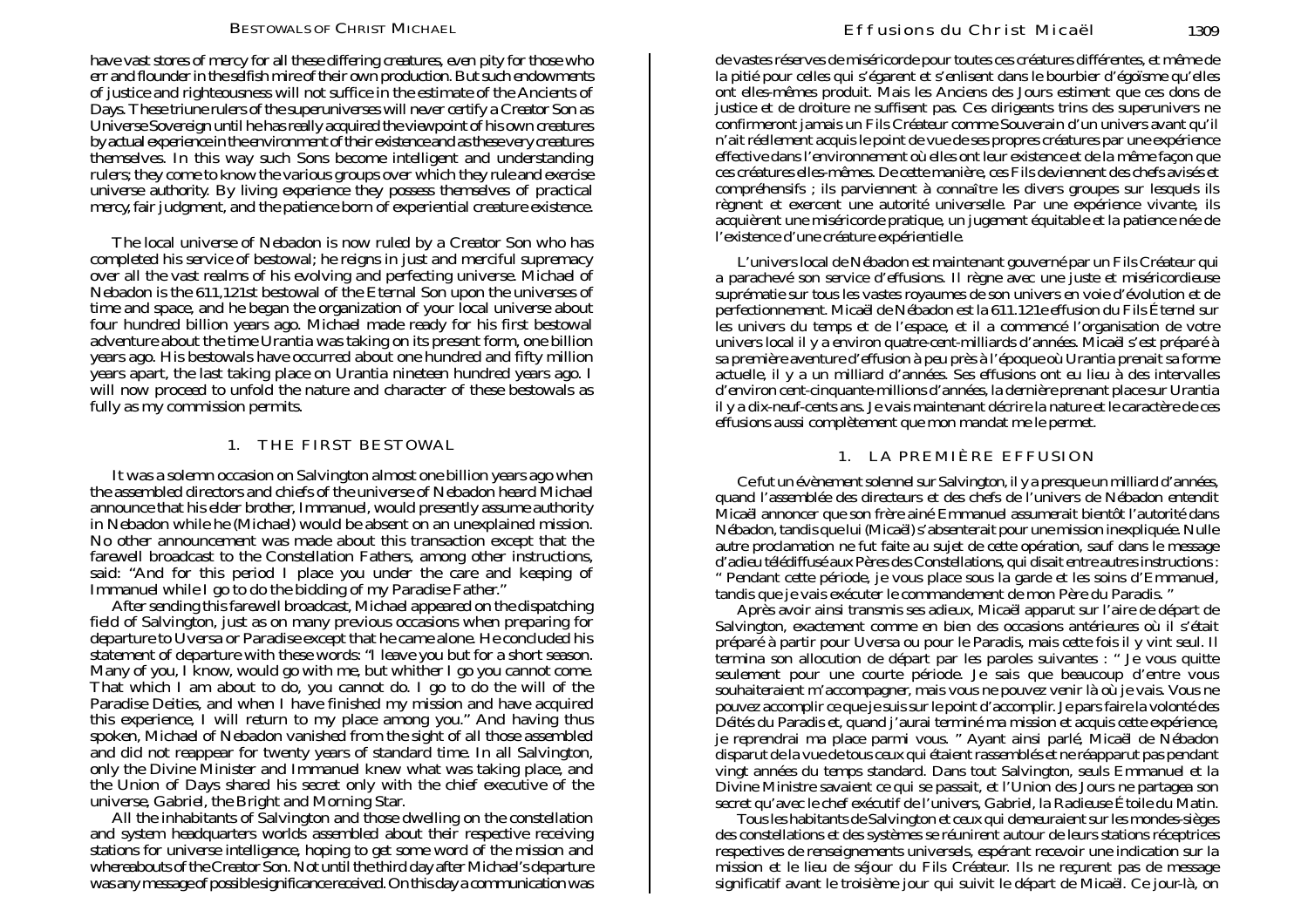registered on Salvington from the Melchizedek sphere, the headquarters of that order in Nebadon, which simply recorded this extraordinary and neverbefore-heard-of transaction: "At noon today there appeared on the receiving field of this world a strange Melchizedek Son, not of our number but wholly like our order. He was accompanied by a solitary omniaphim who bore credentials from Uversa and presented orders addressed to our chief, derived from the Ancients of Days and concurred in by Immanuel of Salvington, directing that this new Melchizedek Son be received into our order and assigned to the emergency service of the Melchizedeks of Nebadon. And it has been so ordered; it has been done."

And this is about all that appears on the records of Salvington regarding the first Michael bestowal. Nothing more appears until after one hundred years of Urantia time, when there was recorded the fact of Michael's return and unannounced resumption of the direction of universe affairs. But a strange record is to be found on the Melchizedek world, a recital of the service of this unique Melchizedek Son of the emergency corps of that age. This record is preserved in a simple temple which now occupies the foreground of the home of the Father Melchizedek, and it comprises the narration of the service of this transitory Melchizedek Son in connection with his assignment to twenty-four missions of universe emergency. And this record, which I have so recently reviewed, ends thus:

"And at noon on this day, without previous announcement and witnessed by only three of our brotherhood, this visiting Son of our order disappeared from our world as he came, accompanied only by a solitary omniaphim; and this record is now closed with the certification that this visitor lived as a Melchizedek, in the likeness of a Melchizedek he worked as a Melchizedek, and he faithfully performed all of his assignments as an emergency Son of our order. By universal consent he has become chief of Melchizedeks, having earned our love and adoration by his matchless wisdom, supreme love, and superb devotion to duty. He loved us, understood us, and served with us, and forever we are his loyal and devoted fellow Melchizedeks, for this stranger on our world has now eternally become a universe minister of Melchizedek nature."

And that is all I am permitted to tell you of the first bestowal of Michael. We, of course, fully understand that this strange Melchizedek who so mysteriously served with the Melchizedeks a billion years ago was none other than the incarnated Michael on the mission of his first bestowal. The records do not specifically state that this unique and efficient Melchizedek was Michael, but it is universally believed that he was. Probably the actual statement of that fact cannot be found outside of the records of Sonarington, and the records of that secret world are not open to us. Only on this sacred world of the divine Sons are the mysteries of incarnation and bestowal fully known. We all know of the facts of the Michael bestowals, but we do not understand how they are effected. We do not know how the ruler of a universe, the creator of the Melchizedeks, can so suddenly and mysteriously become one of their number and, as one of them, live among them and work as a Melchizedek Son for one hundred years. But it so happened.

### 2. THE SECOND BESTOWAL

For almost one hundred and fifty million years after the Melchizedek bestowal of Michael, all went well in the universe of Nebadon, when trouble began enregistra sur Salvington, en provenance de la sphère Melchizédek, siège de cet ordre dans Nébadon, une communication décrivant simplement l'opération suivante, extraordinaire et sans précédent : " Aujourd'hui, à midi, est apparu, sur l'aire d'atterrissage de ce monde, un étrange Fils Melchizédek qui n'est pas de notre nombre, mais qui est entièrement semblable aux membres de notre ordre. Il était accompagné d'un omniaphin solitaire, titulaire d'une procuration régulière d'Uversa, qui présenta des instructions adressées à notre chef de la part des Anciens des Jours avec l'accord d'Emmanuel de Salvington. Elles ordonnaient que ce nouveau Fils Melchizédek fût reçu dans notre ordre et affecté au service de secours d'urgence des Melchizédeks de Nébadon. Les instructions ont été données en conséquence et la chose est faite. "

C'est à peu près tout ce qui se trouve dans les archives de Salvington au sujet de la première effusion de Micaël. Rien n'y apparaît plus pendant un siècle du temps d'Urantia, après quoi est inscrit le fait du retour de Micaël reprenant, sans l'annoncer, la direction des affaires de Nébadon. On peut toutefois trouver sur le monde Melchizédek une étrange inscription, un récit du service de cet exceptionnel Fils Melchizédek du corps de secours d'urgence de cet âge. Ce rapport est conservé dans un modeste temple situé présentement à l'avant de la façade de la demeure du Père Melchizédek. Elle comprend la narration des services de ce Fils Melchizédek transitoire durant son affectation à vingt-quatre missions d'urgence dans l'univers. Ce rapport, que j'ai relu tout récemment, se termine comme suit :

" Aujourd'hui, à midi, sans avertissement préalable et en présence seulement de trois de nos frères, ce Fils visiteur de notre ordre a disparu de notre monde comme il était venu, accompagné simplement d'un omniaphin solitaire. Ce rapport se termine maintenant par la confirmation que ce visiteur a vécu comme un Melchizédek, semblable à un Melchizédek, il a travaillé comme un Melchizédek et fidèlement accompli toutes ses missions en tant que Fils de notre ordre affecté aux secours d'urgence. Par consentement universel, il est devenu chef des Melchizédeks parce qu'il a gagné notre amour et notre adoration par sa sagesse incomparable, son amour suprême et sa splendide consécration à ses devoirs. Il nous a aimés, il nous a compris, il a servi avec nous et nous sommes pour toujours ses loyaux et dévoués compagnons Melchizédeks, car cet étranger sur notre monde est maintenant devenu, pour l'éternité, un ministre universel de nature Melchizédek. "

C'est tout ce qu'il m'est permis de vous raconter sur la première effusion de Micaël. Bien entendu, nous comprenons pleinement que l'étrange Melchizédek qui, si mystérieusement, servit avec les Melchizédeks, il y a un milliard d'années, n'était autre que Micaël incarné pendant la mission de sa première effusion. Les archives ne spécifient pas que cet unique et efficace Melchizédek était Micaël, mais on croit universellement qu'il l'était. Il est peu probable que l'affirmation concrète de ce fait puisse se trouver en dehors des archives de Sonarington, et nous n'avons pas accès aux documents de ce monde secret. C'est seulement sur ce monde sacré des Fils divins que l'on connaît entièrement les mystères de l'incarnation et de l'effusion. Nous connaissons tous les faits des effusions de Micaël, mais nous ne comprenons pas comment ils se sont produits. Nous ne savons pas comment le chef d'un univers, le créateur des Melchizédeks, peut si soudainement et si mystérieusement devenir l'un d'eux, vivre parmi eux comme tel et travailler pendant cent ans comme un Fils Melchizédek. Cependant, c'est ce qui est arrivé.

# 2. LA SECONDE EFFUSION

Durant près de cent-cinquante-millions d'années après l'effusion Melchizédek de Micaël, tout alla bien dans l'univers de Nébadon, puis des troubles commencèrent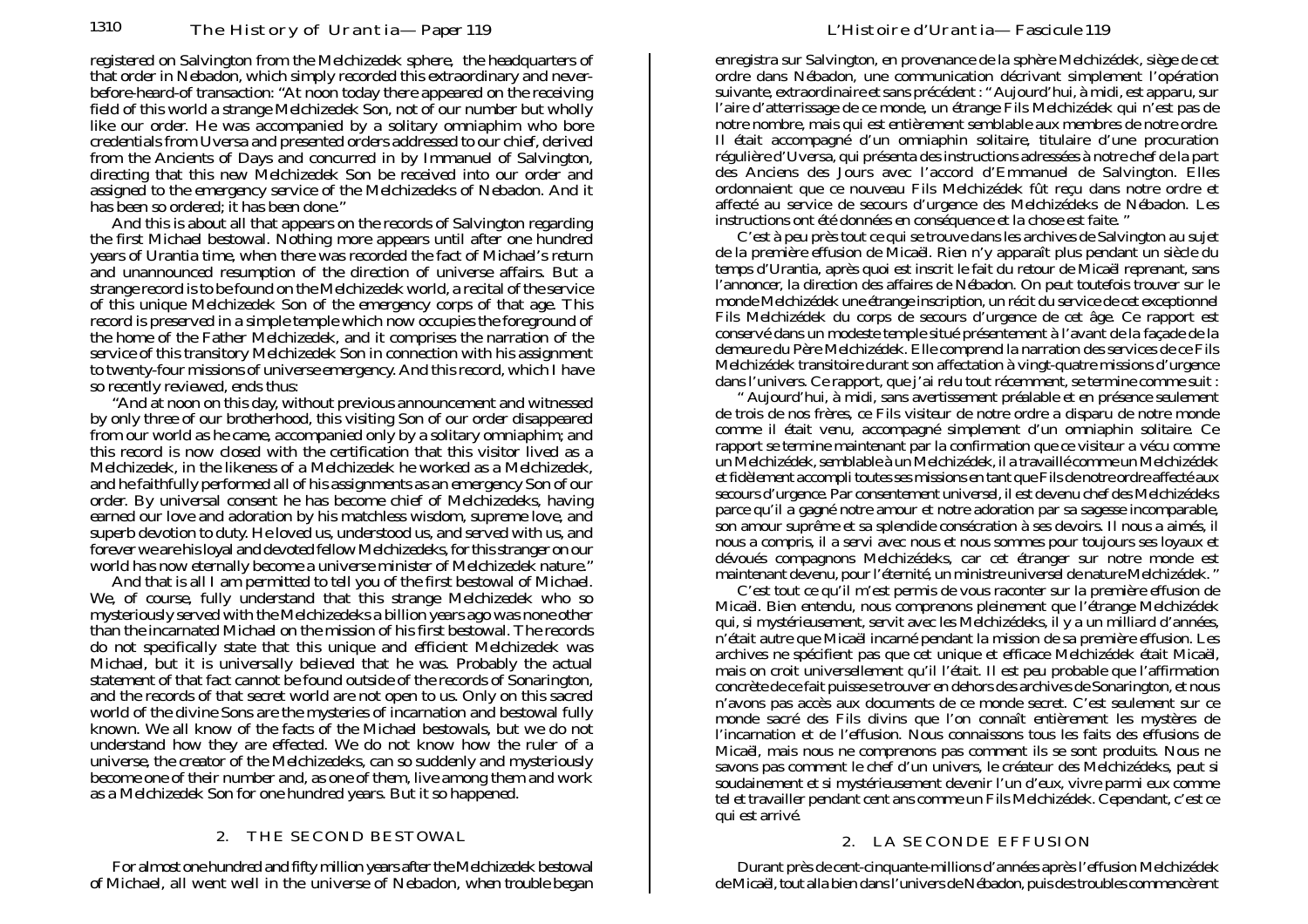to brew in system 11 of constellation 37. This trouble involved a misunderstanding by a Lanonandek Son, a System Sovereign, which had been adjudicated by the Constellation Fathers and approved by the Faithful of Days, the Paradise counselor to that constellation, but the protesting System Sovereign was not fully reconciled to the verdict. After more than one hundred years of dissatisfaction he led his associates in one of the most widespread and disastrous rebellions against the sovereignty of the Creator Son ever instigated in the universe of Nebadon, a rebellion long since adjudicated and ended by the action of the Ancients of Days on Uversa.

This rebel System Sovereign, Lutentia, reigned supreme on his headquarters planet for more than twenty years of standard Nebadon time; whereupon, the Most Highs, with approval from Uversa, ordered his segregation and requisitioned the Salvington rulers for the designation of a new System Sovereign to assume direction of that strife-torn and confused system of inhabited worlds.

Simultaneously with the reception of this request on Salvington, Michael initiated the second of those extraordinary proclamations of intention to be absent from the universe headquarters for the purpose of "doing the bidding of my Paradise Father," promising to "return in due season" and concentrating all authority in the hands of his Paradise brother, Immanuel, the Union of Days.

And then, by the same technique observed at the time of his departure in connection with the Melchizedek bestowal, Michael again took leave of his headquarters sphere. Three days after this unexplained leave-taking there appeared among the reserve corps of the primary Lanonandek Sons of Nebadon, a new and unknown member. This new Son appeared at noon, unannounced and accompanied by a lone tertiaphim who bore credentials from the Uversa Ancients of Days, certified by Immanuel of Salvington, directing that this new Son be assigned to system 11 of constellation 37 as the successor of the deposed Lutentia and with full authority as acting System Sovereign pending the appointment of a new sovereign.

For more than seventeen years of universe time this strange and unknown temporary ruler administered the affairs and wisely adjudicated the difficulties of this confused and demoralized local system. No System Sovereign was ever more ardently loved or more widespreadly honored and respected. In justice and mercy this new ruler set the turbulent system in order while he painstakingly ministered to all his subjects, even offering his rebellious predecessor the privilege of sharing the system throne of authority if he would only apologize to Immanuel for his indiscretions. But Lutentia spurned these overtures of mercy, well knowing that this new and strange System Sovereign was none other than Michael, the very universe ruler whom he had so recently defied. But millions of his misguided and deluded followers accepted the forgiveness of this new ruler, known in that age as the Savior Sovereign of the system of Palonia.

And then came that eventful day on which there arrived the newly appointed System Sovereign, designated by the universe authorities as the permanent successor of the deposed Lutentia, and all Palonia mourned the departure of the most noble and the most benign system ruler that Nebadon had ever known. He was beloved by all the system and adored by his fellows of all groups of the Lanonandek Sons. His departure was not unceremonious; a great celebration was arranged when he left the system headquarters. Even his erring predecessor sent this message: "Just and righteous are you in all your ways. While I conà poindre dans le système 11 de la constellation 37. Ces troubles étaient liés à un malentendu avec un Fils Lanonandek, un Souverain Systémique qui avait été jugé par les Pères de la Constellation avec approbation du Fidèle des Jours, conseiller du Paradis pour cette constellation. Le Souverain Systémique protestataire n'avait pas entièrement accepté le verdict. Après plus de cent ans de mécontentement, il entraîna ses associés dans une rébellion contre la souveraineté du Fils Créateur. Cette rébellion compta parmi les plus étendues et les plus désastreuses qui aient jamais été suscitées dans l'univers de Nébadon ; elle est jugée et terminée depuis longtemps par l'action des Anciens des Jours d'Uversa.

Lutentia, ce Souverain Systémique rebelle, régna autocratiquement sur la planète de son quartier général pendant plus de vingt années du temps standard de Nébadon. Après cela, les Très Hauts, avec l'approbation d'Uversa, ordonnèrent sa mise à l'écart et prièrent les dirigeants de Salvington de désigner un nouveau Souverain Systémique pour prendre en charge ce système de mondes habités troublé et déchiré de conflits.

En même temps que cette requête était reçue sur Salvington, Micaël lança la seconde de ces extraordinaires proclamations d'intention de s'absenter du siège de l'univers dans le but " d'exécuter le commandement de mon Père du Paradis ". Il promit de " revenir au moment approprié " et concentra toute l'autorité entre les mains de son frère du Paradis, Emmanuel, l'Union des Jours.

Ensuite, par la même technique observée au moment de son départ pour l'effusion Melchizédek, Micaël prit de nouveau congé de la sphère de son quartier général. Trois jours après ce congé inexpliqué, un nouveau membre inconnu apparut dans le corps de réserve des Fils Lanonandeks primaires de Nébadon. Ce nouveau Fils apparut à midi, sans avoir été annoncé, et accompagné d'un tertiaphin solitaire titulaire d'une procuration régulière des Anciens des Jours d'Uversa, confirmée par Emmanuel de Salvington, et ordonnant que ce nouveau Fils fût affecté au système 11 de la constellation 37 comme successeur de Lutentia détrôné, et avec pleine autorité en tant que Souverain Systémique en exercice, en attendant la nomination d'un nouveau souverain en titre.

Pendant plus de dix-sept ans du temps universel, ce chef temporaire étrange et inconnu administra les affaires et jugea sagement les différends de ce système local troublé et démoralisé. Nul Souverain Systémique ne fut jamais plus ardemment aimé ni aussi généralement honoré et respecté. Le nouveau chef mit de l'ordre avec justice et miséricorde dans ce système turbulent, tout en apportant assidument son ministère à tous ses sujets. Il offrit même, à son prédécesseur rebelle, le privilège de partager le trône d'autorité s'il voulait seulement faire des excuses à Emmanuel pour ses incartades, mais Lutentia dédaigna ces offres de miséricorde. Il savait bien que l'étrange et nouveau Souverain Systémique n'était autre que Micaël, précisément le chef universel qu'il avait si récemment défié. Par contre, des millions de ses partisans égarés et trompés acceptèrent le pardon de ce nouveau chef, connu à cette époque sous le nom de Souverain Sauveur du système de Palonia.

Vint alors le jour mémorable où arriva le nouveau Souverain Systémique attitré, désigné par les autorités de l'univers comme successeur permanent de Lutentia détrôné. Tout Palonia pleura le départ du chef systémique le plus noble et le plus bienveillant que Nébadon eût jamais connu. Il était aimé dans tout le système et adoré par ses compagnons de tous les groupes de Fils Lanonandeks. Son départ n'eut pas lieu brusquement. Une grande cérémonie fut organisée lorsqu'il quitta le quartier général systémique. Même son prédécesseur égaré lui envoya le message suivant : " Tu es juste et droit dans toutes tes voies. Bien que je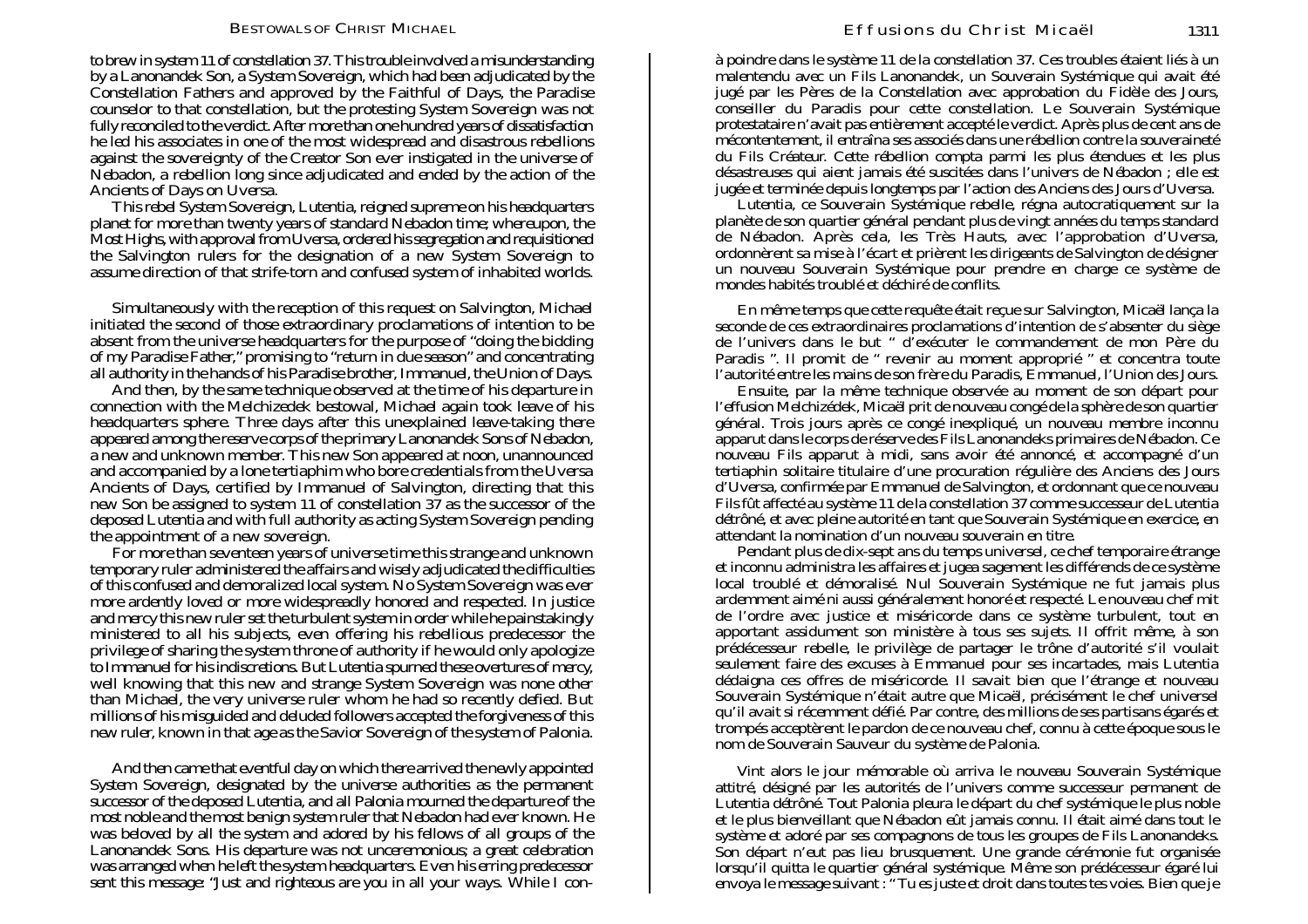tinue in rejection of the Paradise rule, I am compelled to confess that you are a just and merciful administrator."

And then did this transient ruler of a rebellious system take leave of the planet of his short administrative sojourn, while on the third day thereafter Michael appeared on Salvington and resumed the direction of the universe of Nebadon. There soon followed the third Uversa proclamation of the advancing jurisdiction of the sovereignty and authority of Michael. The first proclamation was made at the time of his arrival in Nebadon, the second was issued soon after the completion of the Melchizedek bestowal, and now the third follows upon the termination of the second or Lanonandek mission.

#### 3. THE THIRD BESTOWAL

The supreme council on Salvington had just finished the consideration of the call of the Life Carriers on planet 217 in system 87 in constellation 61 for the dispatch to their assistance of a Material Son. Now this planet was situated in a system of inhabited worlds where another System Sovereign had gone astray, the second such rebellion in all Nebadon up to that time.

Upon the request of Michael, action on the petition of the Life Carriers of this planet was deferred pending its consideration by Immanuel and his report thereon. This was an irregular procedure, and I well remember how we all anticipated something unusual, and we were not long held in suspense. Michael proceeded to place universe direction in the hands of Immanuel, while he intrusted command of the celestial forces to Gabriel, and having thus disposed of his administrative responsibilities, he took leave of the Universe Mother Spirit and vanished from the dispatching field of Salvington precisely as he had done on two previous occasions.

And, as might have been expected, on the third day thereafter there appeared, unannounced, on the headquarters world of system 87 in constellation 61, a strange Material Son, accompanied by a lone seconaphim, accredited by the Uversa Ancients of Days, and certified by Immanuel of Salvington. Immediately the acting System Sovereign appointed this new and mysterious Material Son acting Planetary Prince of world 217, and this designation was at once confirmed by the Most Highs of constellation 61.

Thus did this unique Material Son begin his difficult career on a quarantined world of secession and rebellion, located in a beleaguered system without any direct communication with the outside universe, working alone for one whole generation of planetary time. This emergency Material Son effected the repentance and reclamation of the defaulting Planetary Prince and his entire staff and witnessed the restoration of the planet to the loyal service of the Paradise rule as established in the local universes. In due time a Material Son and Daughter arrived on this rejuvenated and redeemed world, and when they had been duly installed as visible planetary rulers, the transitory or emergency Planetary Prince took formal leave, disappearing at noon one day. On the third day thereafter, Michael appeared in his accustomed place on Salvington, and very soon the superuniverse broadcasts carried the fourth proclamation of the Ancients of Days announcing the further advancement of the sovereignty of Michael in Nebadon.

I regret that I do not have permission to narrate the patience, fortitude, and skill with which this Material Son met the trying situations on this confused continue à rejeter la règle du Paradis, je suis forcé d'avouer que tu es un administrateur équitable et miséricordieux. "

Alors, ce chef temporaire du système rebelle prit congé de la planète de son bref séjour administratif. Trois jours après, Micaël réapparaissait sur Salvington et reprenait la direction de l'univers de Nébadon. La troisième proclamation d'Uversa ne tarda pas à suivre pour annoncer l'extension juridictionnelle de l'autorité et de la souveraineté de Micaël. La première proclamation avait été faite au moment de son arrivée dans Nébadon, la seconde avait été publiée peu après le parachèvement de l'effusion Melchizédek et celle-ci suivait la fin de la seconde effusion, ou mission Lanonandek.

# 3. LA TROISIÈME EFFUSION

Le Conseil suprême de Salvington venait d'achever l'étude d'un appel des Porteurs de Vie de la planète 217 dans le système 87 de la constellation 61, demandant que l'on envoie à leur aide un Fils Matériel. Or cette planète était située dans un système de mondes habités où un autre Souverain Systémique s'était égaré, la seconde rébellion de cet ordre survenue jusque-là dans tout Nébadon.

À la demande de Micaël, on garda en suspens la requête des Porteurs de Vie de cette planète en attendant qu'Emmanuel puisse l'étudier et donner son avis. C'était une procédure irrégulière, et je me rappelle bien que nous escomptions quelque chose d'insolite. Nous n'eûmes pas longtemps à attendre. Micaël remit la direction de l'univers entre les mains d'Emmanuel, tandis qu'il confiait le commandement des forces célestes à Gabriel. Ayant ainsi disposé de ses responsabilités administratives, il prit congé de l'Esprit Mère de l'Univers et disparut de l'aire de départ de Salvington exactement comme il l'avait fait en deux occasions antérieures.

Comme on pouvait s'y attendre, un étrange Fils Matériel apparut trois jours après, sans avoir été annoncé, sur le monde-siège du système 87 dans la constellation 61. Il était accompagné d'un seconaphin solitaire, accrédité par les Anciens des Jours d'Uversa et confirmé par Emmanuel de Salvington. Le Souverain Systémique en exercice nomma immédiatement ce nouveau et mystérieux Fils Matériel comme faisant fonction de Prince Planétaire du monde 217, et cette désignation fut aussitôt confirmée par les Très Hauts de la constellation 61.

C'est ainsi que ce Fils Matériel unique commença sa carrière difficile sur un monde en quarantaine, sur une planète en sécession et en rébellion située dans un système encerclé, sans aucune communication avec l'univers extérieur ; il travailla seul pendant une génération entière du temps planétaire. Ce Fils Matériel du service de secours amena au repentir et fit revenir dans la bonne voie le Prince Planétaire défaillant et tout son état-major, et fut témoin du retour de la planète au service loyal de la règle du Paradis telle qu'elle est établie dans les univers locaux. Au moment approprié, un Fils et une Fille Matériels arrivèrent sur ce monde rajeuni et racheté. Quand ils furent dument installés comme chefs planétaires visibles, le Prince Planétaire d'urgence ou de transition prit officiellement congé et disparut, un jour, à midi. Trois jours plus tard, Micaël réapparaissait à sa place accoutumée sur Salvington, et bientôt les télédiffusions du superunivers transmirent la quatrième proclamation des Anciens des Jours annonçant une nouvelle promotion de la souveraineté de Micaël dans Nébadon.

Je regrette de ne pas être autorisé à raconter la patience, la force d'âme et l'habileté avec lesquelles ce Fils Matériel fit face aux situations éprouvantes sur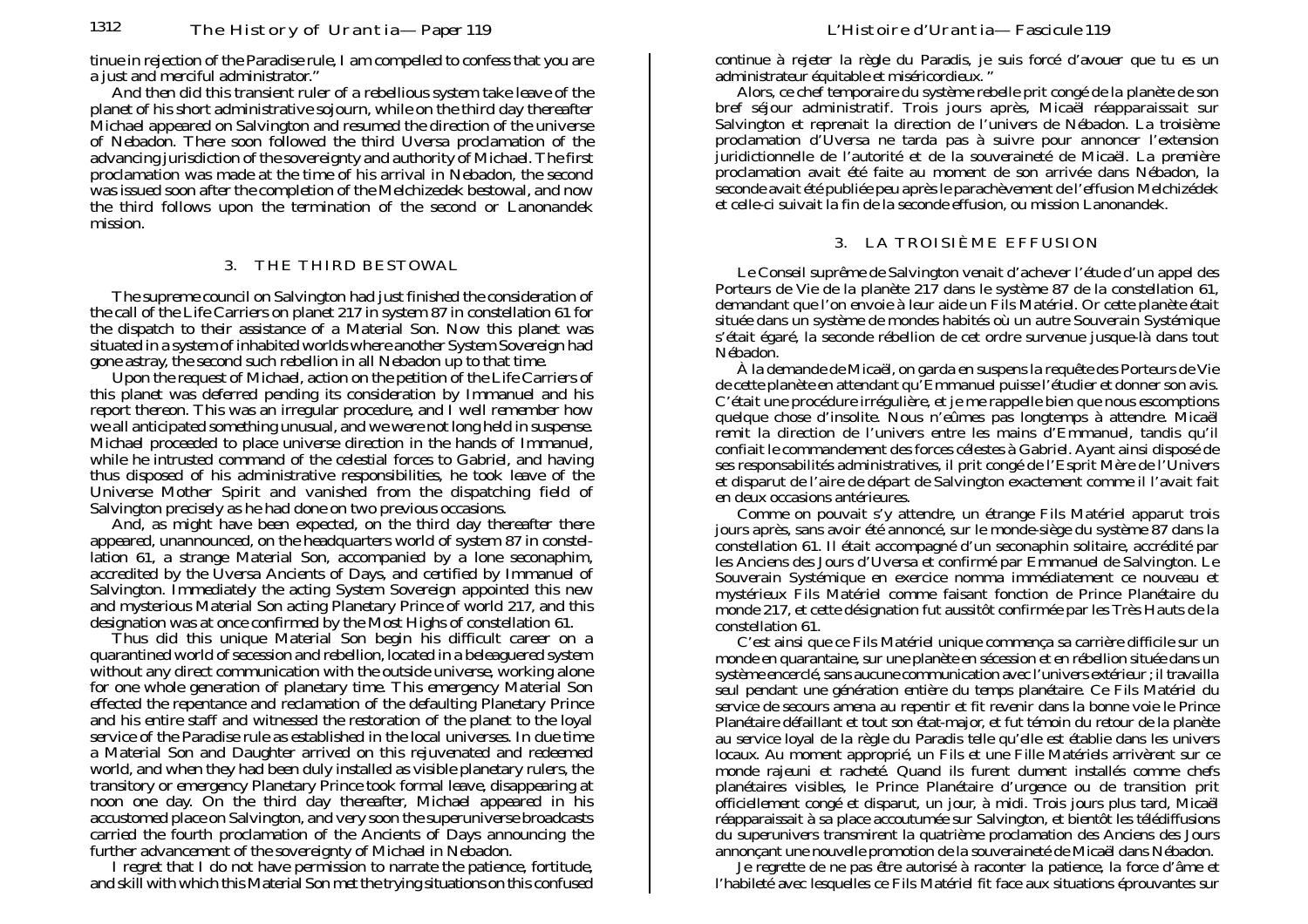planet. The reclamation of this isolated world is one of the most beautifully touching chapters in the annals of salvation throughout Nebadon. By the end of this mission it had become evident to all Nebadon as to why their beloved ruler chose to engage in these repeated bestowals in the likeness of some subordinate order of intelligent being.

The bestowals of Michael as a Melchizedek Son, then as a Lanonandek Son, and next as a Material Son are all equally mysterious and beyond explanation. In each instance he appeared *suddenly* and as a fully developed individual of the bestowal group. The mystery of such incarnations will never be known except to those who have access to the inner circle of the records on the sacred sphere of Sonarington.

Never, since this marvelous bestowal as the Planetary Prince of a world in isolation and rebellion, have any of the Material Sons or Daughters in Nebadon been tempted to complain of their assignments or to find fault with the difficulties of their planetary missions. For all time the Material Sons know that in the Creator Son of the universe they have an understanding sovereign and a sympathetic friend, one who has in "all points been tried and tested," even as they must also be tried and tested.

Each of these missions was followed by an age of increasing service and loyalty among all celestial intelligences of universe origin, while each succeeding bestowal age was characterized by advancement and improvement in all methods of universe administration and in all techniques of government. Since this bestowal no Material Son or Daughter has ever knowingly joined in rebellion against Michael; they love and honor him too devotedly ever consciously to reject him. Only through deception and sophistry have the Adams of recent times been led astray by higher types of rebel personalities.

#### 4. THE FOURTH BESTOWAL

It was at the end of one of the periodic millennial roll calls of Uversa that Michael proceeded to place the government of Nebadon in the hands of Immanuel and Gabriel; and, of course, recalling what had happened in times past following such action, we all prepared to witness Michael's disappearance on his fourth mission of bestowal, and we were not long kept waiting, for he shortly went out upon the Salvington dispatching field and was lost to our view.

On the third day after this bestowal disappearance we observed, in the universe broadcasts to Uversa, this significant news item from the seraphic headquarters of Nebadon: "Reporting the unannounced arrival of an unknown seraphim, accompanied by a solitary supernaphim and Gabriel of Salvington. This unregistered seraphim qualifies as of the Nebadon order and bears credentials from the Uversa Ancients of Days, certified by Immanuel of Salvington. This seraphim tests out as belonging to the supreme order of the angels of a local universe and has already been assigned to the corps of the teaching counselors."

Michael was absent from Salvington during this, the seraphic bestowal, for a period of over forty standard universe years. During this time he was attached as a seraphic teaching counselor, what you might denominate a private secretary, to twenty-six different master teachers, functioning on twenty-two different worlds. His last or terminal assignment was as counselor and helper cette planète perturbée. La réhabilitation de ce monde isolé constitue l'un des chapitres les plus magnifiques et les plus touchants des annales du salut de tout Nébadon. Vers la fin de cette mission, tous les habitants de Nébadon avaient compris pourquoi leur chef bien-aimé avait choisi de se lancer dans ces effusions répétées en prenant la similitude de quelque ordre subordonné d'êtres intelligents.

Les effusions de Micaël comme Fils Melchizédek, puis comme Fils Lanonandek et ensuite comme Fils Matériel sont toutes également mystérieuses et inexplicables. Dans chaque cas, il apparut *soudainement* comme un individu pleinement développé du groupe de l'effusion. Le mystère de ces incarnations ne sera jamais connu, sauf de ceux qui ont accès au cercle intérieur des archives sur la sphère sacrée de Sonarington.

Depuis cette merveilleuse effusion comme Prince Planétaire d'un monde isolé en rébellion, jamais aucun des Fils ou Filles Matériels de Nébadon n'a été tenté de se plaindre de son affectation ou de trouver à redire aux difficultés de sa mission planétaire. Les Fils Matériels savent une fois pour toutes qu'ils ont, dans le Fils Créateur de leur univers, un souverain compréhensif et un ami compatissant, qui <sup>a</sup>" été en tous points tenté et éprouvé " comme eux-mêmes doivent aussi être tentés et éprouvés.

Chacune de ces missions fut suivie d'une ère de service et de loyauté accrus parmi les intelligences célestes originaires de l'univers ; chacun des âges successifs d'effusion fut caractérisé par un progrès et une amélioration dans toutes les méthodes d'administration de cet univers et dans toutes les techniques de gouvernement. Depuis cette effusion en question, aucun des Fils ou Filles Matériels n'a jamais participé en connaissance de cause à une rébellion contre Micaël ; ils l'aiment et l'honorent avec trop de dévotion pour jamais le rejeter consciemment. C'est seulement par des tromperies et des sophismes que des Adams des temps récents ont été égarés par des personnalités rebelles de type supérieur.

# 4. LA QUATRIÈME EFFUSION

Ce fut à la fin d'un des périodiques appels nominaux millénaires d'Uversa que Micaël s'occupa de remettre le gouvernement de Nébadon entre les mains d'Emmanuel et de Gabriel. Bien entendu, nous nous rappelions ce qui était arrivé dans le passé à la suite d'une telle initiative. Nous nous préparâmes tous à assister à la disparition de Micaël pour sa quatrième mission d'effusion, et il ne nous fit pas attendre longtemps, car il ne tarda pas à se rendre à l'aire de départ de Salvington où nous le perdîmes de vue.

Le troisième jour après cette disparition en vue d'une effusion, nous remarquâmes, dans les télédiffusions universelles destinées à Uversa, cette nouvelle significative émanant du quartier général séraphique de Nébadon : " Nous rendons compte de l'arrivée imprévue d'un séraphin inconnu accompagné d'un supernaphin solitaire et de Gabriel de Salvington. Ce séraphin non enregistré possède les qualificatifs de l'ordre de Nébadon et porte des lettres de créance des Anciens des Jours d'Uversa, confirmées par Emmanuel de Salvington. Il se révèle que ce séraphin appartient à l'ordre suprême des anges d'un univers local, et nous l'avons déjà affecté au corps des conseillers d'Enseignement. "

Pour cette effusion séraphique, Micaël fut absent de Salvington pendant une période de plus de quarante années du temps standard de l'univers. Durant cet intervalle, il fut attaché comme conseiller d'Enseignement séraphique, une sorte de poste de secrétaire particulier, à vingt-six maitres instructeurs successifs, et travailla sur vingt-deux mondes différents. Son affectation finale fut celle de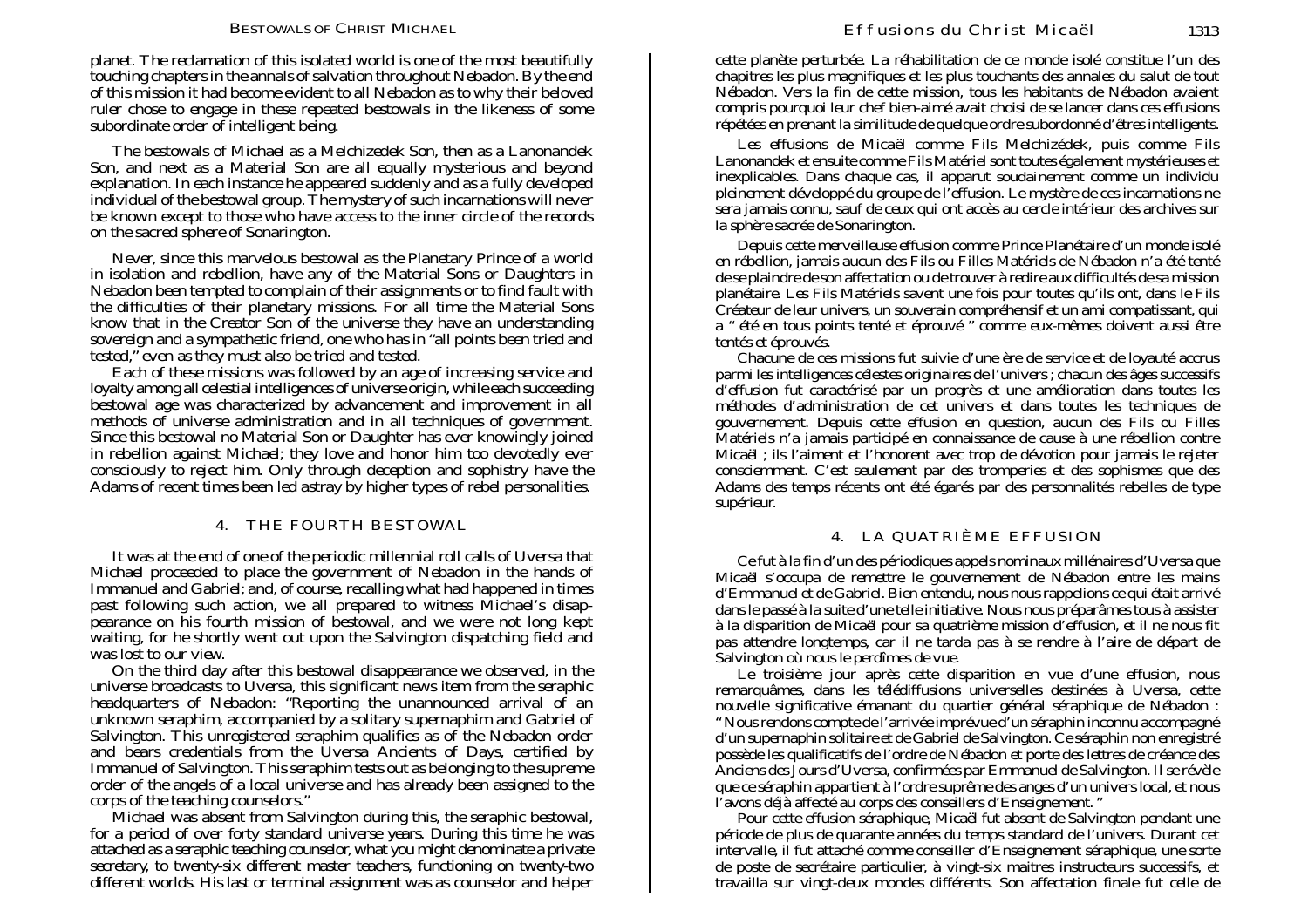attached to a bestowal mission of a Trinity Teacher Son on world 462 in system 84 of constellation 3 in the universe of Nebadon.

Never, throughout the seven years of this assignment, was this Trinity Teacher Son wholly persuaded as to the identity of his seraphic associate. True, all seraphim during that age were regarded with peculiar interest and scrutiny. Full well we all knew that our beloved Sovereign was abroad in the universe, disguised as a seraphim, but never could we be certain of his identity. Never was he positively identified until the time of his attachment to the bestowal mission of this Trinity Teacher Son. But always throughout this era were the supreme seraphim regarded with special solicitude, lest any of us should find that we had unawares been host to the Sovereign of the universe on a mission of creature bestowal. And so it has become forever true, concerning angels, that their Creator and Ruler has been "in all points tried and tested in the likeness of seraphic personality."

As these successive bestowals partook increasingly of the nature of the lower forms of universe life, Gabriel became more and more an associate of these incarnation adventures, functioning as the universe liaison between the bestowed Michael and the acting universe ruler, Immanuel.

Now has Michael passed through the bestowal experience of three orders of his created universe Sons: the Melchizedeks, the Lanonandeks, and the Material Sons. Next he condescends to personalize in the likeness of angelic life as a supreme seraphim before turning his attention to the various phases of the ascending careers of his lowest form of will creatures, the evolutionary mortals of time and space.

#### 5. THE FIFTH BESTOWAL

A little over three hundred million years ago, as time is reckoned on Urantia, we witnessed another of those transfers of universe authority to Immanuel and observed the preparations of Michael for departure. This occasion was different from the previous ones in that he announced that his destination was Uversa, headquarters of the superuniverse of Orvonton. In due time our Sovereign departed, but the broadcasts of the superuniverse never made mention of Michael's arrival at the courts of the Ancients of Days. Shortly after his departure from Salvington there did appear in the Uversa broadcasts this significant statement: "There arrived today an unannounced and unnumbered ascendant pilgrim of mortal origin from the universe of Nebadon, certified by Immanuel of Salvington and accompanied by Gabriel of Nebadon. This unidentified being presents the status of a true spirit and has been received into our fellowship."

If you should visit Uversa today, you would hear the recounting of the days when Eventod sojourned there, this particular and unknown pilgrim of time and space being known on Uversa by that name. And this ascending mortal, at least a superb personality in the exact likeness of the spirit stage of the ascending mortals, lived and functioned on Uversa for a period of eleven years of Orvonton standard time. This being received the assignments and performed the duties of a spirit mortal in common with his fellows from the various local universes of Orvonton. In "all points he was tested and tried, even as his fellows," and on all occasions he proved worthy of the confidence and trust of his superiors, while he unfailingly commanded the respect and loyal admiration of his fellow spirits.

conseiller et d'assistant attaché à la mission d'effusion d'un Fils Instructeur de la Trinité sur le monde 462 du système 84 de la constellation 3 dans l'univers de Nébadon.

Durant les sept années de cette affectation, ce Fils Instructeur de la Trinité ne fut jamais tout à fait persuadé de l'identité de son associé séraphique. Il est vrai que, durant cette période, tous les séraphins furent considérés avec un intérêt et un soin particuliers. Nous savions parfaitement que notre Souverain bien-aimé était au loin dans l'univers, sous la forme d'un séraphin, mais nous ne pûmes jamais être certains de son identité. Il ne fut jamais identifié positivement avant l'époque de son attachement à la mission d'effusion de ce Fils Instructeur de la Trinité. Au cours de cette période, les séraphins suprêmes furent toujours traités avec une sollicitude spéciale, de crainte que l'un de nous ne découvre qu'à son insu, il avait été l'hôte recevant le Souverain de l'univers en mission d'effusion sous forme d'une créature. En ce qui concerne les anges, il est donc devenu éternellement vrai que leur Créateur et Chef a été " en tous points tenté et

A mesure que ces effusions successives participèrent davantage de la nature des formes inférieures de la vie universelle, Gabriel fut de plus en plus associé à ces aventures d'incarnation, opérant comme agent de liaison universel entre Micaël en effusion et Emmanuel, chef intérimaire de l'univers.

Micaël a maintenant passé par l'expérience d'effusion de trois ordres des Fils universels qu'il avait créés : les Melchizédeks, les Lanonandeks et les Fils Matériels. Ensuite, il condescend à se personnaliser dans la similitude de la vie angélique sous l'aspect d'un séraphin suprême, avant de tourner son attention vers les diverses phases des carrières ascendantes de ses créatures volitives de la forme la plus humble, les mortels évolutionnaires du temps et de l'espace.

#### 5. LA CINQUIÈME EFFUSION

Il y a un peu plus de trois-cent-millions d'années à la manière dont on compte le temps sur Urantia, nous fûmes témoins d'un nouveau transfert d'autorité sur l'univers à Emmanuel, et nous observâmes les préparatifs de départ de Micaël. Cette occasion fut différente des précédentes, en ce sens que Micaël annonça que sa destination était Uversa, siège du superunivers d'Orvonton. Notre Souverain partit en temps voulu, mais les télédiffusions du superunivers ne mentionnèrent jamais son arrivée auprès de la cour des Anciens des Jours. Peu après son départ de Salvington, les télédiffusions d'Uversa firent paraître ce compte rendu significatif : " Il est arrivé aujourd'hui, sans annonce préalable ni numéro d'identité, un pèlerin ascendant d'origine mortelle venant de l'univers de Nébadon, confirmé par Emmanuel de Salvington et accompagné de Gabriel de Nébadon. Cet être non identifié présente le statut d'un véritable esprit et il a été reçu dans notre communauté. "

où Eventod y séjourna, car c'est sous ce nom que fut connu, sur Uversa, ce pèlerin spécial et inconnu du temps et de l'espace. Cet ascendeur mortel, ou du moins une splendide personnalité exactement semblable aux ascendeurs du stade spirituel, vécut et travailla sur Uversa pendant onze années du temps standard d'Orvonton. Cet être reçut les affectations et accomplit les tâches d'un être mortel spirituel, en commun avec ses semblables des divers univers locaux d'Orvonton. En " tous points il fut tenté et éprouvé, de même que ses compagnons ", et, dans toutes les circonstances, il se montra digne de la confiance de ses supérieurs et immanquablement força le respect et l'admiration loyale de ses compagnons spirituels.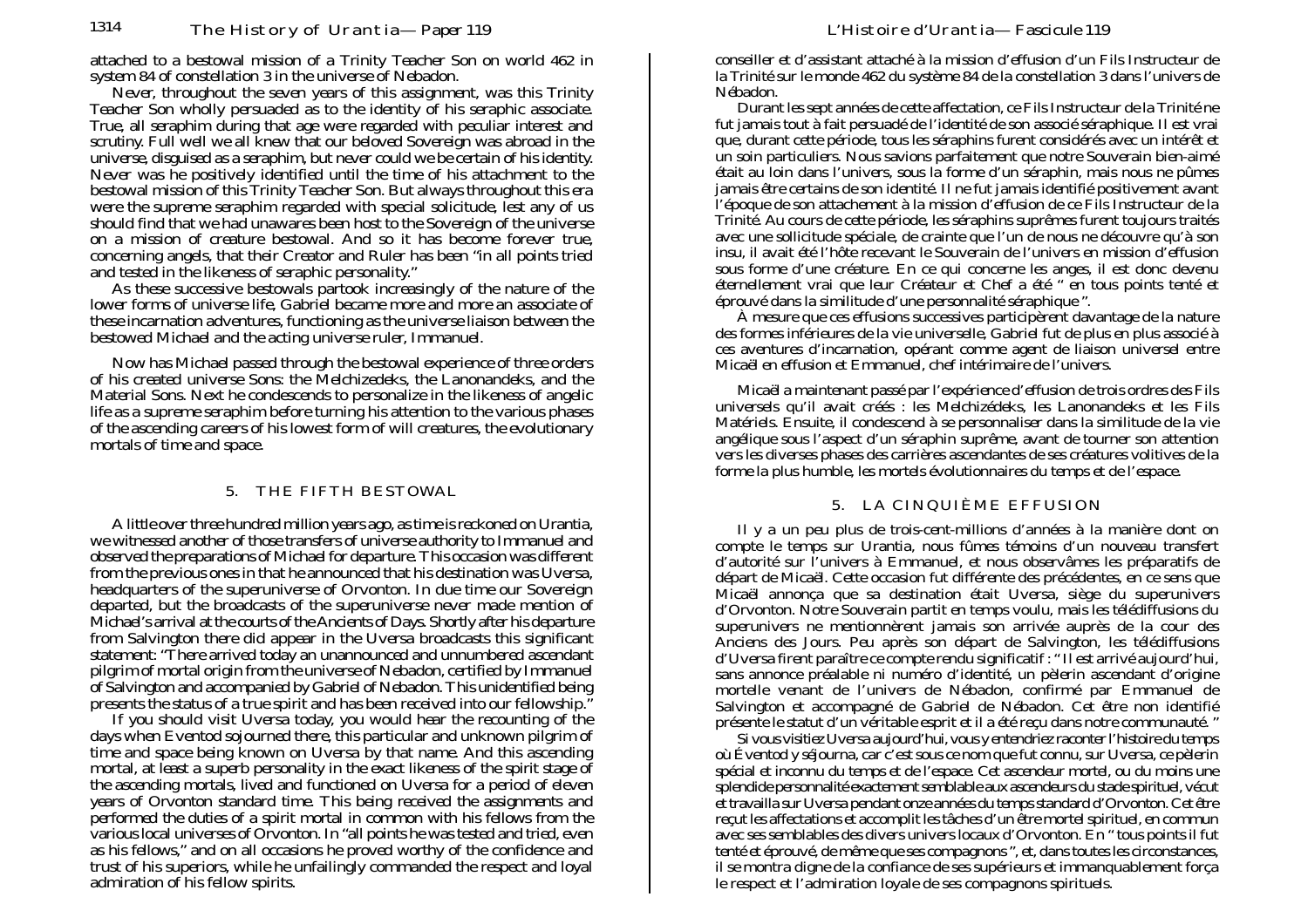On Salvington we followed the career of this spirit pilgrim with consummate interest, knowing full well, by the presence of Gabriel, that this unassuming and unnumbered pilgrim spirit was none other than the bestowed ruler of our local universe. This first appearance of Michael incarnated in the role of one stage of mortal evolution was an event which thrilled and enthralled all Nebadon. We had heard of such things but now we beheld them. He appeared on Uversa as a fully developed and perfectly trained spirit mortal and, as such, continued his career up to the occasion of the advancement of a group of ascending mortals to Havona; whereupon he held converse with the Ancients of Days and immediately, in the company of Gabriel, took sudden and unceremonious leave of Uversa, appearing shortly thereafter in his accustomed place on Salvington.

Not until the completion of this bestowal did it finally dawn upon us that Michael was probably going to incarnate in the likeness of his various orders of universe personalities, from the highest Melchizedeks right on down to the mortals of flesh and blood on the evolutionary worlds of time and space. About this time the Melchizedek colleges began to teach the probability of Michael's sometime incarnating as a mortal of the flesh, and there occurred much speculation as to the possible technique of such an inexplicable bestowal. That Michael had in person performed in the role of an ascending mortal lent new and added interest to the whole scheme of creature progression all the way up through both the local universe and the superuniverse.

Still, the technique of these successive bestowals remained a mystery. Even Gabriel confesses that he does not comprehend the method whereby this Paradise Son and universe Creator could, at will, assume the personality and live the life of one of his own subordinate creatures.

#### 6. THE SIXTH BESTOWAL

Now that all Salvington was familiar with the preliminaries of an impending bestowal, Michael called the sojourners on the headquarters planet together and, for the first time, unfolded the remainder of the incarnation plan, announcing that he was soon to leave Salvington for the purpose of assuming the career of a morontia mortal at the courts of the Most High Fathers on the headquarters planet of the fifth constellation. And then we heard for the first time the announcement that his seventh and final bestowal would be made on some evolutionary world in the likeness of mortal flesh.

Before leaving Salvington for the sixth bestowal, Michael addressed the assembled inhabitants of the sphere and departed in full view of everyone, accompanied by a lone seraphim and the Bright and Morning Star of Nebadon. While the direction of the universe had again been intrusted to Immanuel, there was a wider distribution of administrative responsibilities.

Michael appeared on the headquarters of constellation five as a fullfledged morontia mortal of ascending status. I regret that I am forbidden to reveal the details of this unnumbered morontia mortal's career, for it was one of the most extraordinary and amazing epochs in Michael's bestowal experience, not even excepting his dramatic and tragic sojourn on Urantia. But among the many restrictions imposed upon me in accepting this commission is one which forbids my undertaking to unfold the details of this wonderful career of Michael as the morontia mortal of Endantum.

Sur Salvington, nous suivîmes la carrière de ce pèlerin spirituel avec un intérêt extrême, sachant parfaitement, par la présence de Gabriel, que cet ascendeur modeste et sans numéro d'ordre n'était autre que le chef effusé de notre univers local. Cette première apparition de Micaël incarné dans le rôle d'un stade d'évolution de mortel fut un évènement qui passionna et captiva tout Nébadon. Nous avions entendu parler de ces choses, mais maintenant nous pouvions les observer. Micaël apparut sur Uversa comme un mortel spirituel pleinement développé et parfaitement entrainé ; il continua sa carrière comme tel jusqu'au moment où un groupe d'ascendeurs mortels progressa jusqu'à Havona. Il eut alors un entretien avec les Anciens des Jours et prit aussitôt congé d'Uversa, en compagnie de Gabriel, d'une manière soudaine et discrète. Peu après, il apparut à sa place accoutumée sur Salvington.

Ce ne fut pas avant le parachèvement de cette effusion que nous commençâmes à soupçonner que Micaël allait probablement s'incarner dans la similitude de ses divers ordres de personnalités universelles, allant des plus hauts Melchizédeks jusqu'au bas de l'échelle chez les mortels de chair et de sang des mondes évolutionnaires du temps et de l'espace. Vers cette époque, les collèges Melchizédeks commencèrent à enseigner la probabilité que Micaël s'incarnerait, un jour, comme un mortel dans la chair, et l'on se mit à spéculer beaucoup sur les techniques possibles d'une effusion aussi inexplicable. Le fait que Micaël en personne ait joué le rôle d'un ascendeur mortel prêtait un intérêt nouveau et accru à tout le plan de progression des créatures sur la route qui monte à travers l'univers local et le superunivers.

Cependant, la technique de ces effusions successives resta un mystère. Gabriel lui-même avoue qu'il ne comprend pas la méthode par laquelle ce Fils du Paradis, Créateur d'un univers, peut, à volonté, assumer la personnalité et vivre la vie d'une de ses propres créatures subordonnées.

#### 6. LA SIXIÈME EFFUSION

Maintenant que tout Salvington était habitué aux préliminaires d'une effusion imminente, Micaël convoqua les hôtes de sa planète-siège et, pour la première fois, exposa le reste du plan d'incarnation ; il annonça qu'il devrait bientôt quitter Salvington en vue d'assumer la carrière d'un mortel morontiel auprès de la cour des Très Hauts Pères sur la planète-siège de la cinquième constellation. Ensuite, nous entendîmes, pour la première fois, l'annonce que sa septième et dernière effusion aurait lieu dans la similitude de la chair mortelle sur un monde évolutionnaire.

Avant de quitter Salvington pour sa sixième effusion, Micaël adressa une tous les assistants, accompagné d'un séraphin solitaire et de la Radieuse Étoile du Matin de Nébadon. La direction de l'univers avait de nouveau été confiée à Emmanuel, mais les responsabilités administratives avaient été plus largement réparties.

Micaël apparut au siège de la cinquième constellation comme un mortel morontiel de statut ascendant dans la plénitude de ses moyens. Je regrette qu'il me soit interdit de révéler les détails de cette carrière d'un mortel morontiel non numéroté, car ce fut l'une des époques les plus extraordinaires et stupéfiantes dans l'expérience d'effusion de Micaël, sans même en excepter son séjour poignant et tragique sur Urantia. Parmi les nombreuses restrictions qui me furent imposées quand j'acceptai ma mission, l'une d'elles m'interdit de donner les détails de cette merveilleuse carrière de Micaël sous l'aspect du mortel morontiel d'Endantum.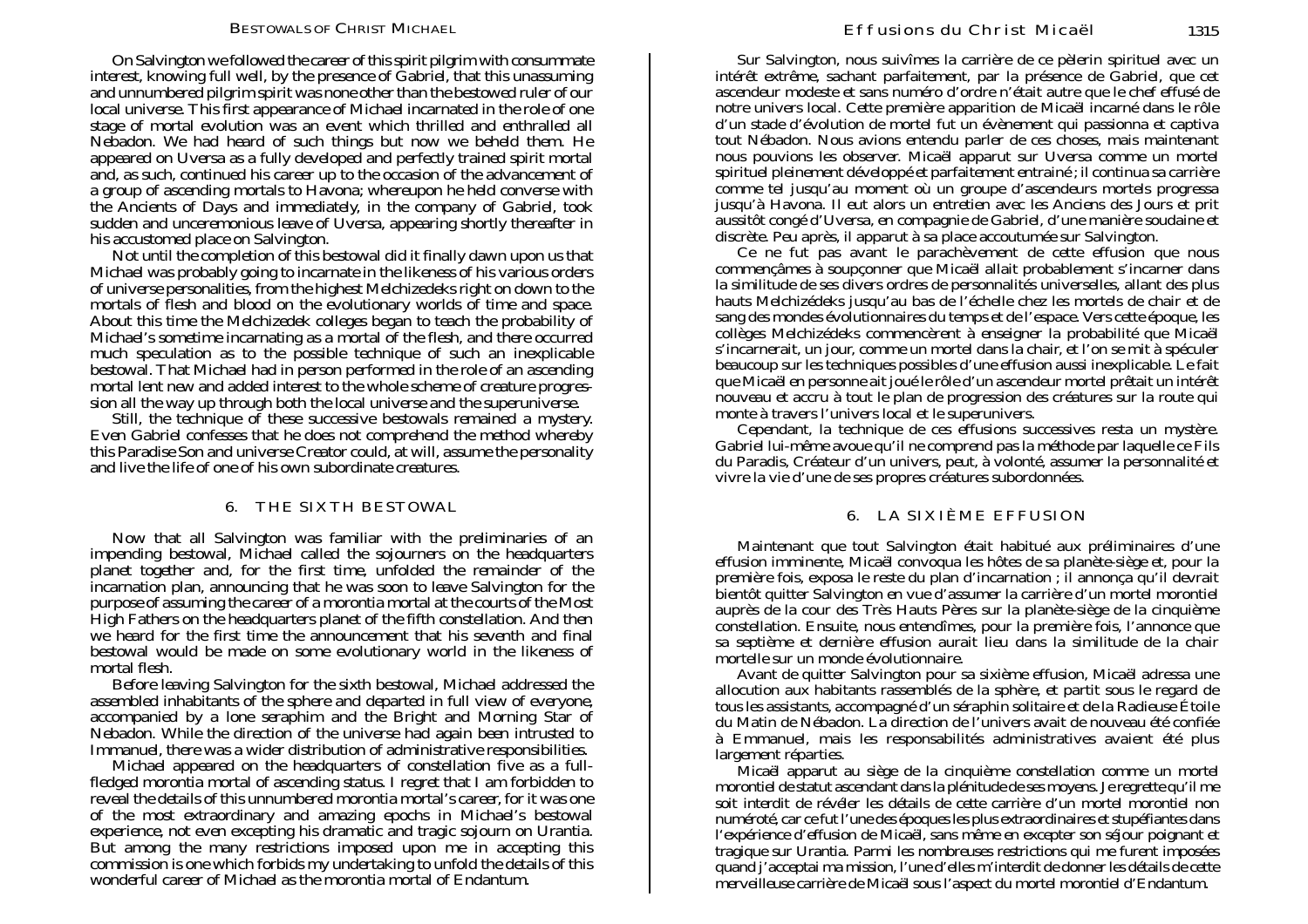When Michael returned from this morontia bestowal, it was apparent to all of us that our Creator had become a fellow creature, that the Universe Sovereign was also the friend and sympathetic helper of even the lowest form of created intelligence in his realms. We had noted this progressive acquirement of the creature's viewpoint in universe administration before this, for it had been gradually appearing, but it became more apparent after the completion of the morontia mortal bestowal, even still more so after his return from the career of the carpenter's son on Urantia.

We were informed in advance by Gabriel of the time of Michael's release from the morontia bestowal, and accordingly we arranged a suitable reception on Salvington. Millions upon millions of beings were assembled from the constellation headquarters worlds of Nebadon, and a majority of the sojourners on the worlds adjacent to Salvington were gathered together to welcome him back to the rulership of his universe. In response to our many addresses of welcome and expressions of appreciation of a Sovereign so vitally interested in his creatures, he only replied: "I have simply been about my Father's business. I am only doing the pleasure of the Paradise Sons who love and crave to understand their creatures."

But from that day down to the hour when Michael embarked upon his Urantia adventure as the Son of Man, all Nebadon continued to discuss the many exploits of their Sovereign Ruler as he functioned on Endantum as the bestowal incarnation of a morontia mortal of evolutionary ascension, being in all points tested like his fellows assembled from the material worlds of the entire constellation of his sojourn.

### 7. THE SEVENTH AND FINAL BESTOWAL

For tens of thousands of years we all looked forward to the seventh and final bestowal of Michael. Gabriel had taught us that this terminal bestowal would be made in the likeness of mortal flesh, but we were wholly ignorant of the time, place, and manner of this culminating adventure.

The public announcement that Michael had selected Urantia as the theater for his final bestowal was made shortly after we learned about the default of Adam and Eve. And thus, for more than thirty-five thousand years, your world occupied a very conspicuous place in the councils of the entire universe. There was no secrecy (aside from the incarnation mystery) connected with any step in the Urantia bestowal. From first to last, up to the final and triumphant return of Michael to Salvington as supreme Universe Sovereign, there was the fullest universe publicity of all that transpired on your small but highly honored world.

While we believed that this would be the method, we never knew, until the time of the event itself, that Michael would appear on earth as a helpless infant of the realm. Theretofore had he always appeared as a fully developed individual of the personality group of the bestowal selection, and it was a thrilling announcement which was broadcast from Salvington telling that the babe of Bethlehem had been born on Urantia.

We then not only realized that our Creator and friend was taking the most precarious step in all his career, apparently risking his position and authority on this bestowal as a helpless infant, but we also understood that his experience

Quand Micaël revint de cette effusion morontielle, il fut évident pour nous tous qu'il était devenu l'un de nos semblables, que le Souverain de l'Univers était aussi l'ami et l'aide compatissant des formes d'intelligences créées, même les plus humbles, de ses royaumes. Nous avions déjà noté auparavant qu'il acquérait progressivement le point de vue des créatures dans l'administration de l'univers, car cette assimilation était apparue graduellement ; mais elle devint plus marquée après le parachèvement de son effusion comme mortel morontiel, et encore davantage après son retour de la carrière de fils du charpentier sur Urantia.

Gabriel nous informa d'avance du moment où Micaël serait libéré de son effusion morontielle, et, en conséquence, nous préparâmes une réception appropriée sur Salvington. Des millions et des millions d'êtres s'étaient rassemblés des mondes-sièges des constellations de Nébadon, et la majorité des hôtes des mondes adjacents fut réunie pour lui souhaiter la bienvenue à la reprise de son règne sur son univers. En réponse à nos nombreux discours de bienvenue et marques d'appréciation pour un Souverain portant un intérêt aussi vital à ses créatures, Micaël se borna à répondre : " Je me suis simplement occupé des affaires de mon Père. Je fais simplement ce qui plaît aux Fils du Paradis qui aiment leurs créatures et cherchent ardemment à les comprendre. "

Mais, à partir de ce jour-là et jusqu'à l'heure où Micaël se lança dans son aventure sur Urantia en tant que Fils de l'Homme, tout Nébadon poursuivit la discussion des nombreux exploits de son Chef Souverain alors qu'il exerçait ses activités sur Endantum en tant qu'incarnation effusée d'un ascendeur mortel morontiel évolutionnaire ; il  $\hat{y}$  fut en tous points éprouvé comme ses compagnons rassemblés des mondes matériels de toute la constellation où il séjournait.

#### 7. LA SEPTIÈME ET DERNIÈRE EFFUSION

Pendant des dizaines de milliers d'années, nous attendîmes tous avec impatience la septième et dernière effusion de Micaël. Gabriel nous avait appris que cette mission terminale s'effectuerait dans la similitude de la chair mortelle, mais nous ignorions complètement le moment, le lieu et le processus de cette aventure culminante.

L'annonce publique que Micaël avait choisi Urantia pour théâtre de son effusion finale fut faite peu après la nouvelle de la défaillance d'Adam et d'Ève. Ainsi, pendant plus de trente-cinq-mille ans, votre monde a occupé une place marquante dans les conseils de l'univers local tout entier. À part le mystère de l'incarnation, nulle étape de l'effusion sur Urantia ne comporta de secrets. Du commencement à la fin, et jusqu'au retour triomphal de Micaël sur Salvington comme Souverain Suprême de son univers, tout ce qui se passa sur votre monde infime, mais hautement honoré, reçut la publicité universelle la plus complète.

Jusqu'au moment de l'évènement lui-même, nous n'avions jamais su que Micaël apparaîtrait sur terre comme un bébé impuissant du royaume, mais nous avions pensé qu'il emploierait cette méthode. Auparavant, il était toujours apparu comme un individu pleinement développé du groupe de personnalités choisi pour l'effusion. Quand la télédiffusion de Salvington annonça que le petit enfant de Bethléem était né sur Urantia, cette nouvelle fit sensation.

Non seulement nous nous rendîmes alors compte que notre Créateur et ami franchissait l'étape la plus précaire de toute sa carrière en risquant apparemment sa position et son autorité dans cette effusion sous forme de bébé sans défense,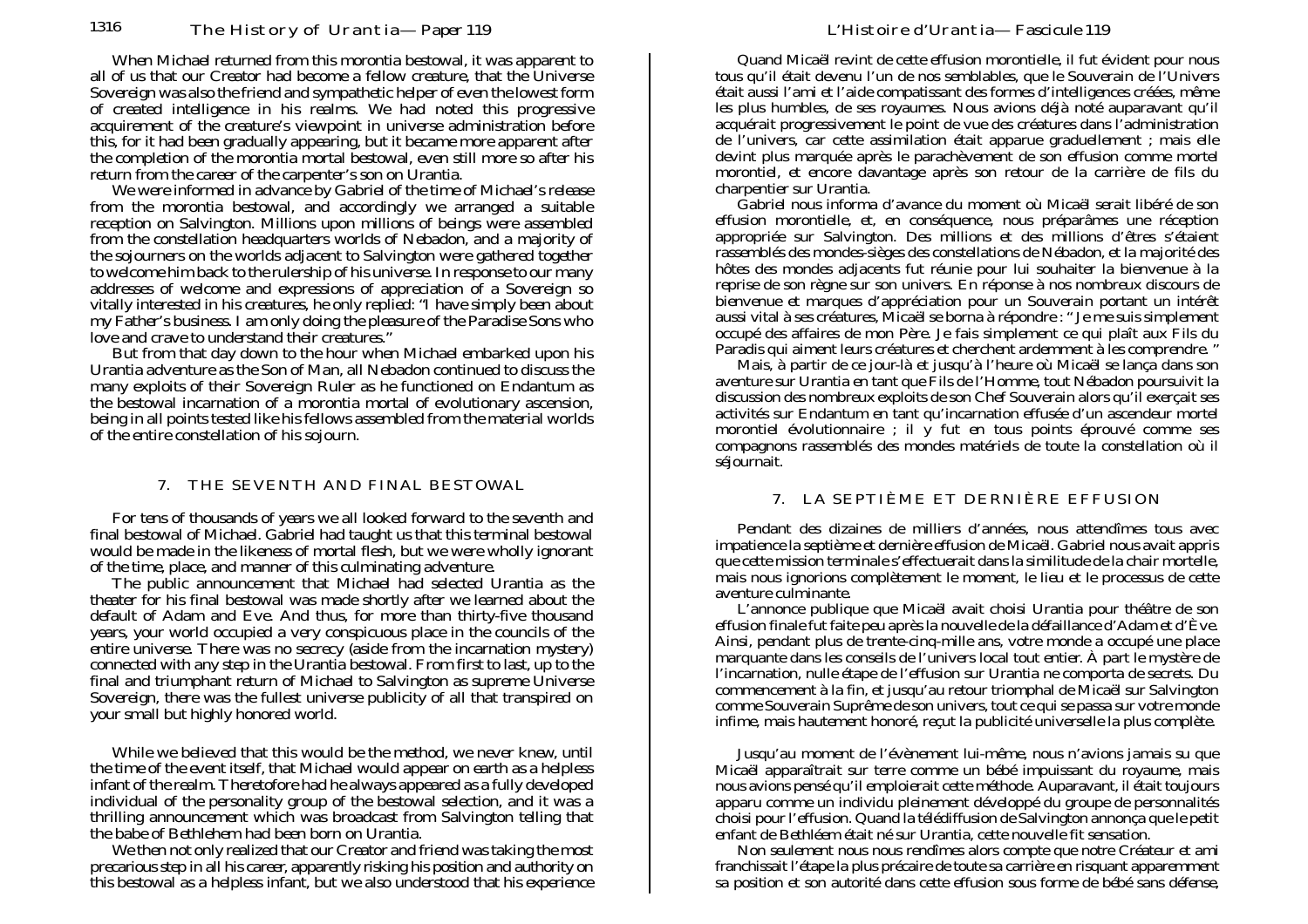in this final and mortal bestowal would eternally enthrone him as the undisputed and supreme sovereign of the universe of Nebadon. For a third of a century of earth time all eyes in all parts of this local universe were focused on Urantia. All intelligences realized that the last bestowal was in progress, and as we had long known of the Lucifer rebellion in Satania and of the Caligastia disaffection on Urantia, we well understood the intensity of the struggle which would ensue when our ruler condescended to incarnate on Urantia in the humble form and likeness of mortal flesh.

Joshua ben Joseph, the Jewish baby, was conceived and was born into the world just as all other babies before and since *except* that this particular baby was the incarnation of Michael of Nebadon, a divine Son of Paradise and the creator of all this local universe of things and beings. And this mystery of the incarnation of Deity within the human form of Jesus, otherwise of natural origin on the world, will forever remain unsolved. Even in eternity you will never know the technique and method of the incarnation of the Creator in the form and likeness of his creatures. That is the secret of Sonarington, and such mysteries are the exclusive possession of those divine Sons who have passed through the bestowal experience.

Certain wise men of earth knew of Michael's impending arrival. Through the contacts of one world with another, these wise men of spiritual insight learned of the forthcoming bestowal of Michael on Urantia. And the seraphim did, through the midway creatures, make announcement to a group of Chaldean priests whose leader was Ardnon. These men of God visited the newborn child. The only supernatural event associated with the birth of Jesus was this announcement to Ardnon and his associates by the seraphim of former attachment to Adam and Eve in the first garden.

Jesus' human parents were average people of their day and generation, and this incarnated Son of God was thus born of woman and was reared in the ordinary manner of the children of that race and age.

The story of Michael's sojourn on Urantia, the narrative of the mortal bestowal of the Creator Son on your world, is a matter beyond the scope and purpose of this narrative.

# 8. MICHAEL'S POSTBESTOWAL STATUS

After Michael's final and successful bestowal on Urantia he was not only accepted by the Ancients of Days as sovereign ruler of Nebadon, but he was also recognized by the Universal Father as the established director of the local universe of his own creation. Upon his return to Salvington this Michael, the Son of Man and the Son of God, was proclaimed the settled ruler of Nebadon. From Uversa came the eighth proclamation of Michael's sovereignty, while from Paradise came the joint pronouncement of the Universal Father and the Eternal Son constituting this union of God and man sole head of the universe and directing the Union of Days stationed on Salvington to signify his intention of withdrawing to Paradise. The Faithfuls of Days on the constellation headquarters were also instructed to retire from the councils of the Most Highs. But Michael would not consent to the withdrawal of the Trinity Sons of counsel and cooperation. He assembled them on Salvington and personally requested them forever to remain on duty in Nebadon. They signified their desire to comply

mais nous comprîmes aussi que son expérience dans cette effusion finale sous la forme d'un être mortel l'installerait pour l'éternité sur son trône comme souverain indiscuté et suprême de l'univers de Nébadon. Pendant un tiers de siècle du temps de la Terre, tous les regards, dans toutes les parties de notre univers local, convergèrent sur Urantia. Toutes les intelligences se rendirent compte que la dernière effusion suivait son cours. Nous connaissions depuis longtemps la rébellion de Lucifer dans Satania et la désaffection de Caligastia sur Urantia ; nous comprenions donc fort bien l'intensité de la lutte qui aurait lieu quand notre chef condescendrait à s'incarner sur Urantia sous l'humble forme et la similitude de la chair mortelle.

Joshua ben Joseph, le bébé juif, fut conçu et naquit dans le monde exactement comme tous les autres enfants avant lui et après lui, *sauf* que cet enfant particulier était l'incarnation de Micaël de Nébadon, un divin Fils du Paradis et le créateur de tout cet univers local de choses et d'êtres. Ce mystère de l'incarnation de la Déité dans la forme humaine de Jésus, dont l'origine était par ailleurs naturelle sur Urantia, restera éternellement impénétré. Même dans l'éternité, vous ne connaîtrez jamais la technique et la méthode de l'incarnation du Créateur dans la forme et la similitude de ses créatures. C'est le secret de Sonarington, et ces mystères sont la propriété exclusive des Fils divins qui ont passé par l'expérience de l'effusion.

Certains sages de la Terre connaissaient l'arrivée imminente de Micaël. Par les contacts entre mondes, ces sages doués de clairvoyance spirituelle apprirent l'effusion prochaine de Micaël sur Urantia, et les séraphins en firent l'annonce, par l'intermédiaire des médians, à un groupe de prêtres chaldéens dont le chef était Ardnon. Ces hommes de Dieu rendirent visite à l'enfant nouveau-né. Le seul évènement surnaturel associé à la naissance de Jésus fut cette annonciation à Ardnon et à ses compagnons par les séraphins qui avaient autrefois été attachés à Adam et Ève dans le premier jardin.

Les parents humains de Jésus étaient des gens moyens de leur époque et de leur génération, et ce Fils de Dieu incarné naquit donc d'une femme et fut élevé à la manière ordinaire des enfants de cette race et de cet âge.

L'histoire du séjour de Micaël sur Urantia, le récit de l'effusion humaine du Fils Créateur sur votre monde, est une affaire qui dépasse la portée et le but du présent fascicule.

# 8. LE STATUT DE MICAËL APRÈS SES EFFUSIONS

Après l'effusion finale et réussie de Micaël sur Urantia, non seulement il fut accepté par les Anciens des Jours comme chef souverain de Nébadon, mais il fut aussi reconnu par le Père Universel comme dirigeant confirmé de l'univers local qu'il avait créé. Lors de son retour sur Salvington, ce Micaël, Fils de l'Homme et Fils de Dieu, fut proclamé chef permanent de Nébadon. D'Uversa vint la huitième proclamation de la souveraineté de Micaël, tandis que du Paradis arriva une déclaration conjointe du Père Universel et du Fils Éternel qui instituait cet être, union de Dieu et de l'homme, comme seul chef de l'univers, et qui ordonnait à l'Union des Jours stationné sur Salvington de signifier son intention de se retirer au Paradis. Les Fidèles des Jours sur les mondes-sièges des constellations reçurent aussi des instructions pour démissionner des conseils des Très Hauts. Mais Micaël ne voulut pas consentir que fussent retirés les Fils Trinitaires de conseil et de coopération. Il les rassembla sur Salvington et les pria personnellement de rester perpétuellement à leur poste dans Nébadon. Ils signifièrent, à leurs directeurs du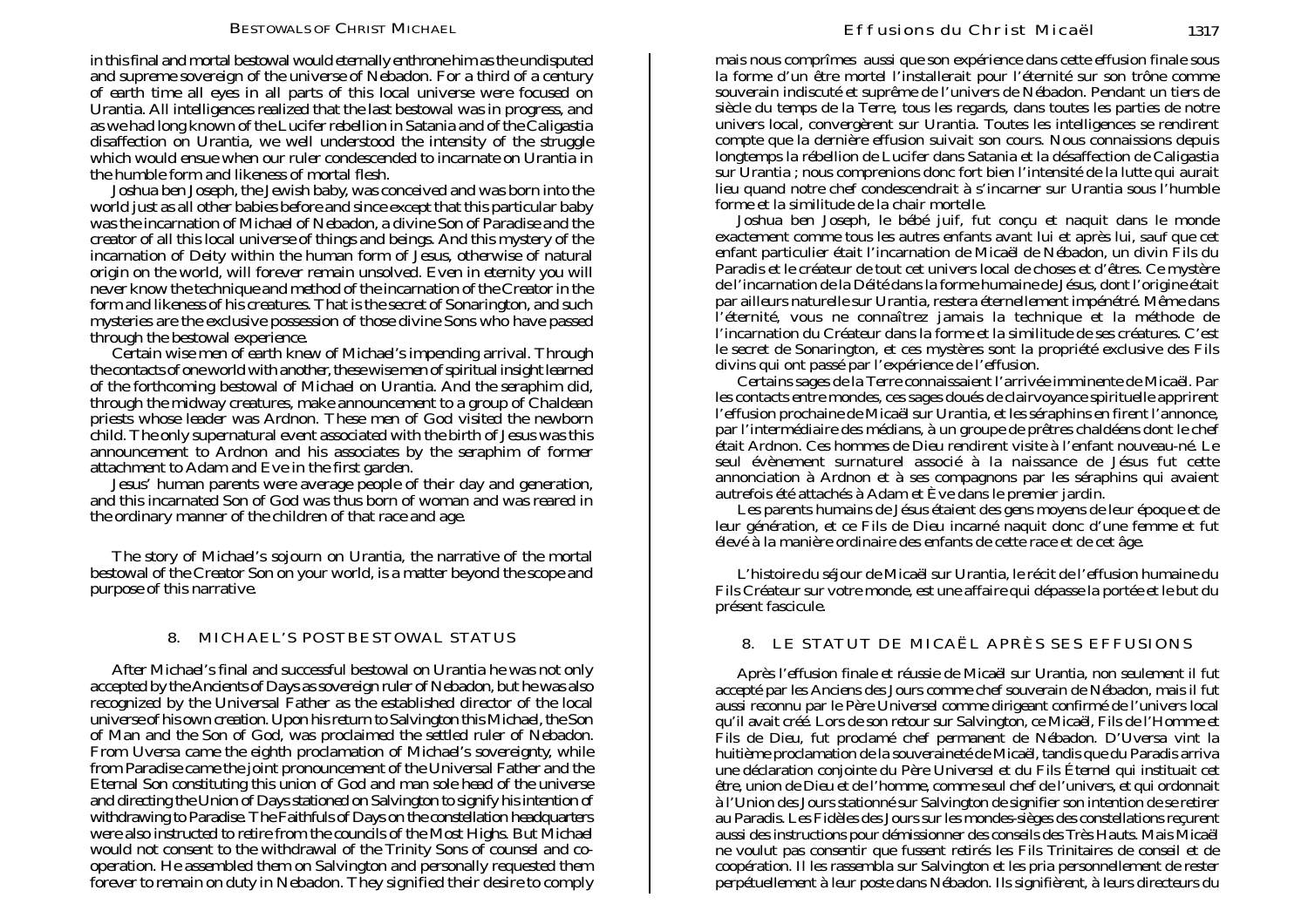with this request to their directors on Paradise, and shortly thereafter there were issued those mandates of Paradise divorcement which forever attached these Sons of the central universe to the court of Michael of Nebadon.

It required almost one billion years of Urantia time to complete the bestowal career of Michael and to effect the final establishment of his supreme authority in the universe of his own creation. Michael was born a creator, educated an administrator, trained an executive, but he was required to earn his sovereignty by experience. And thus has your little world become known throughout all Nebadon as the arena wherein Michael completed the experience which is required of every Paradise Creator Son before he is given unlimited control and direction of the universe of his own making. As you ascend the local universe, you will learn more about the ideals of the personalities concerned in Michael's previous bestowals.

In completing his creature bestowals, Michael was not only establishing his own sovereignty but also was augmenting the evolving sovereignty of God the Supreme. In the course of these bestowals the Creator Son not only engaged in a descending exploration of the various natures of creature personality, but he also achieved the revelation of the variously diversified wills of the Paradise Deities, whose synthetic unity, as revealed by the Supreme Creators, is revelatory of the will of the Supreme Being.

These various will aspects of the Deities are eternally personalized in the differing natures of the Seven Master Spirits, and each of Michael's bestowals was peculiarly revelatory of one of these divinity manifestations. On his Melchizedek bestowal he manifested the united will of the Father, Son, and Spirit, on his Lanonandek bestowal the will of the Father and the Son; on the Adamic bestowal he revealed the will of the Father and the Spirit, on the seraphic bestowal the will of the Son and the Spirit; on the Uversa mortal bestowal he portrayed the will of the Conjoint Actor, on the morontia mortal bestowal the will of the Eternal Son; and on the Urantia material bestowal he lived the will of the Universal Father, even as a mortal of flesh and blood.

The completion of these seven bestowals resulted in the liberation of Michael's supreme sovereignty and also in the creation of the possibility for the sovereignty of the Supreme in Nebadon. On none of Michael's bestowals did he reveal God the Supreme, but the sum total of all seven bestowals is a new Nebadon revelation of the Supreme Being.

In the experience of descending from God to man, Michael was concomitantly experiencing the ascent from partiality of manifestability to supremacy of finite action and finality of the liberation of his potential for absonite function. Michael, a Creator Son, is a time-space creator, but Michael, a sevenfold Master Son, is a member of one of the divine corps constituting the Trinity Ultimate.

In passing through the experience of revealing the Seven Master Spirit wills of the Trinity, the Creator Son has passed through the experience of revealing the will of the Supreme. In functioning as a revelator of the will of Supremacy, Michael, together with all other Master Sons, has identified himself eternally with the Supreme. In this universe age he reveals the Supreme and participates in the actualization of the sovereignty of Supremacy. But in the next universe age we believe he will be collaborating with the Supreme Being in the first experiential Trinity for and in the universes of outer space.

Paradis, leur désir d'accéder à cette requête, et peu après furent émis les ordres de séparation d'avec le Paradis qui attachaient pour toujours ces Fils de l'univers central à la cour de Micaël de Nébadon.

Il avait fallu presque un milliard d'années du temps d'Urantia pour parachever la carrière d'effusion de Micaël et pour procéder à l'établissement définitif de son autorité suprême dans l'univers de sa propre création. Micaël naquit créateur, il fut éduqué comme administrateur, formé comme dirigeant, mais il lui fallut gagner sa souveraineté par expérience. C'est ainsi que votre petit monde fut connu de tout Nébadon comme le cadre où Micaël paracheva l'expérience exigée de tout Fils Créateur du Paradis avant qu'il ne reçoive la direction et le contrôle illimités de l'univers créé par lui-même. À mesure que vous vous élèverez dans l'univers local, vous en apprendrez davantage sur les idéaux des personnalités impliquées dans les effusions antérieures de Micaël.

En parachevant ses effusions de créature, non seulement Micaël établissait sa propre souveraineté, mais il augmentait aussi la souveraineté évoluante de Dieu le Suprême. Au cours de ces effusions, non seulement le Fils Créateur se lança dans une exploration descendante des diverses natures de la personnalité des créatures, mais il parvint aussi à révéler les volontés diversifiées des Déités du Paradis dont l'unité synthétique, telle qu'elle est révélée par les Créateurs Suprêmes, dévoile la volonté de l'Être Suprême.

Ces divers aspects volitifs des Déités sont éternellement personnalisés dans les natures divergentes des Sept Maitres Esprits, et chacune des effusions de Micaël était particulièrement révélatrice de l'une de ces manifestations de divinité. Dans son effusion Melchizédek, il manifesta la volonté unifiée du Père, du Fils et de l'Esprit. Dans son effusion Lanonandek, il manifesta la volonté du Père et du Fils. Dans l'effusion adamique, il révéla la volonté du Père et de l'Esprit, et, dans l'effusion séraphique, la volonté du Fils et de l'Esprit. Dans l'effusion en tant que mortel sur Uversa, il dépeignit la volonté de l'Acteur Conjoint, et, dans l'effusion de mortel morontiel, la volonté du Fils Éternel. Enfin, dans l'effusion matérielle sur Urantia, il vécut la volonté du Père Universel, précisément comme un mortel de chair et de sang.

Du parachèvement de ces sept effusions résulta la souveraineté suprême de Micaël et également la création de la possibilité, pour le Suprême, d'atteindre la souveraineté dans Nébadon. Dans aucune de ses effusions, Micaël ne révéla Dieu le Suprême, mais la somme de ses sept effusions est une nouvelle révélation de l'Être Suprême dans Nébadon.

Dans l'expérience de la descente de Dieu vers l'homme, Micaël expérimentait en même temps une ascension partant des possibilités de manifestations partielles. Il s'élevait à la suprématie de l'action finie et à la finalité de la libération de son potentiel pour des fonctions absonites. Micaël, Fils Créateur, est un créateur dans l'espace-temps, mais Micaël, Maitre Fils septuple, est membre de l'un des corps divins constituant l'Ultime de la Trinité.

En faisant l'expérience de révéler les volontés des Sept Maitres Esprits issus de la Trinité, le Fils Créateur a passé par l'expérience de dévoiler la volonté du Suprême. En opérant comme révélateur de la volonté de la Suprématie, Micaël, à l'instar de tous les autres Maitres Fils, s'est identifié lui-même avec le Suprême pour l'éternité. Au cours du présent âge de l'univers, il révèle le Suprême et participe à l'actualisation de la souveraineté de la Suprématie. Par contre, dans le prochain âge de l'univers, nous croyons que Micaël collaborera avec l'Être Suprême dans la première Trinité expérientielle dans les univers de l'espace extérieur et en faveur de ces univers.